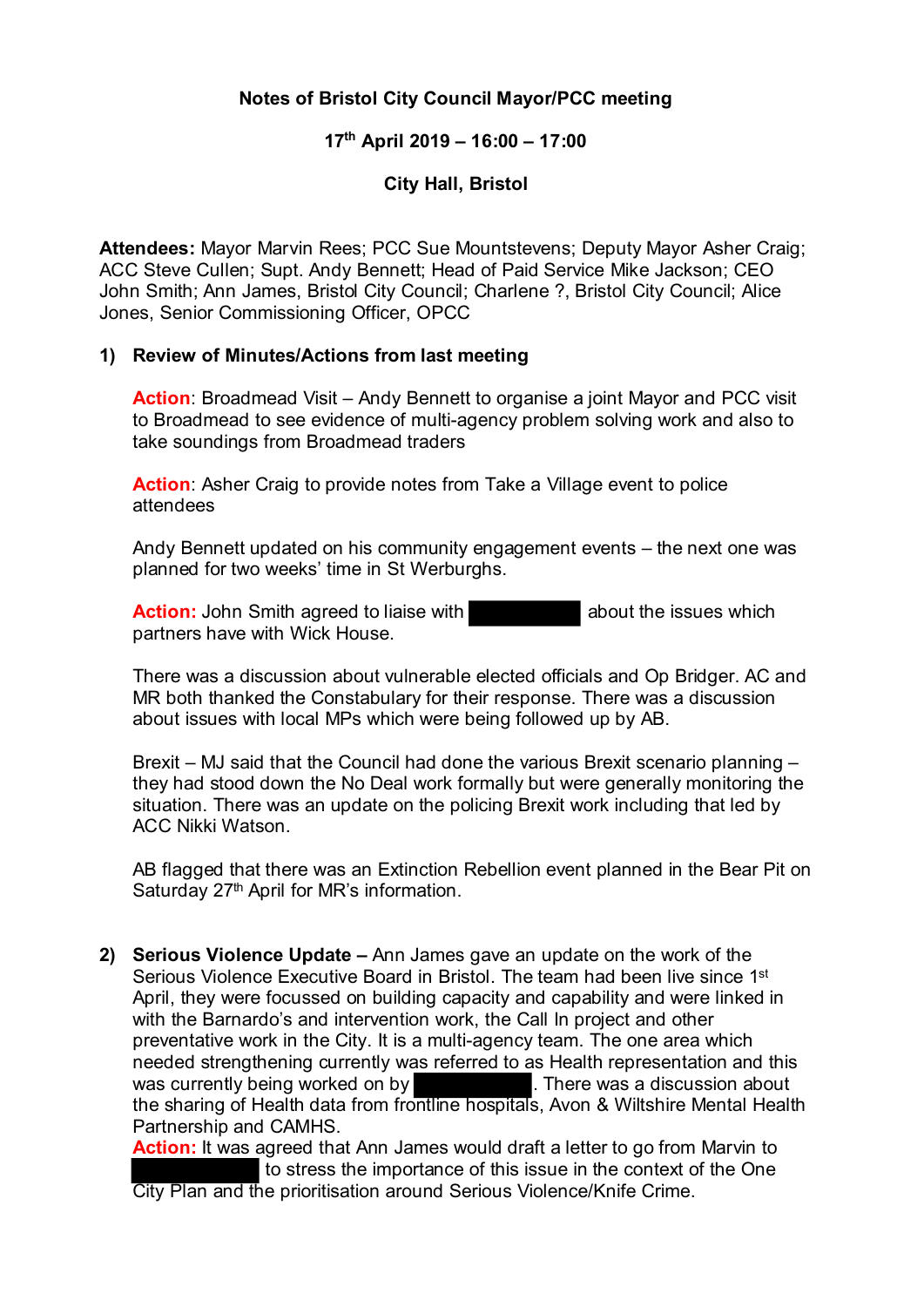There was also reference made to the Bristol Practitioner Whole Family Approach, the analytical work ongoing with the Bristol Insights work, the ODA and a link to the Behavioural Insights Team work. A Deputy Principal of one of the academies has been seconded into this team to look at exclusion. The link to the College of Policing Knowledge Hub was also flagged – **Action**: Andy Bennett agreed to share the link to the College of Policing Knowledge Hub.

There was also a reference made to Desmond Brown's work linked to community and the mentoring approach, Safe Spaces and a link to technology and the importance of the co-ordination of the various work. There was discussion about various key locations including Castle Park; Silver Street; City Centre and River Street. SM mentioned a recent meeting she had had with some Sierra Leonian parents and their quest for advice and support. **Action**: Alice J to send details of Sierra Leonian to Ann James so that this could be linked in with the It Takes a Village approach. There was also a reference to the link to contextual safeguarding work.

In terms of the Community Engagement plan, there was a reference to different stages including developing the capacity of the grass roots group; approaches of listening to young people including the Learning Partnership and Barnardo's work – the top two identified issues by young people had been mental health and knife crime; and the need to listen to parents and wider groups. The Serious Violence work was focussing on violent crime and knife crime in public places with a particular focus on the ages of  $7 - 17$ , but there were wider issues than this. Geographically the focus had historically been on East Bristol but South Bristol was a significant key location, particularly in terms of Youth Crime, it was important to develop the mentoring approach. The Youth/Gang Strategy refresh was underway and this was linking with the Community Engagement work. There was going to be a national review of a knife crime incident which had happened last summer. Marvin referred to potentially working with the rugby and football clubs; linking with **offer on parenting skills, Ann James** mentioned the Parent Gym approach; there was also reference to the Adverse Childhood Experience work that was being looked at that the Home Office had recently withdrawn some funding that was potentially going to be available for this. Alice Jones also gave a brief overview of the OPCC work including the potential for additional Home Office funding, the summit on  $8<sup>th</sup>$  May, the plan to offer match funding to local partnership linked to the implementation of an Avon & Somerset and local Serious Violence Strategy. Finally, Marvin flagged the importance of diversionary and youth activity and that the City Funds were looking at some faith based work linked to this agenda.

**3) Police and Crime Plan –** AB gave an update on current performance in the City – the Neighbourhood Review model was now well embedded having been launched last October and there was a lot of ongoing work particularly in South Bristol. There was also a brief overview given of the various strands of Diversity and Inclusion work within the Constabulary including an update on the latest progress on the Five Big Ideas being worked on by the Constabulary team. AB also gave an update on Operation Remedy which is a police operation focused on a more proactive response to burglary, drugs and knife crime – there were currently 50 officers working as part of this team which had launched on 1st April working very closely with Neighbourhood teams, partnerships and communities. It was agreed it would be helpful if the Op Remedy team gave an update at the next It Takes a Village event. **Action:** Asher Craig to invite Andy Bennett to organise an Op